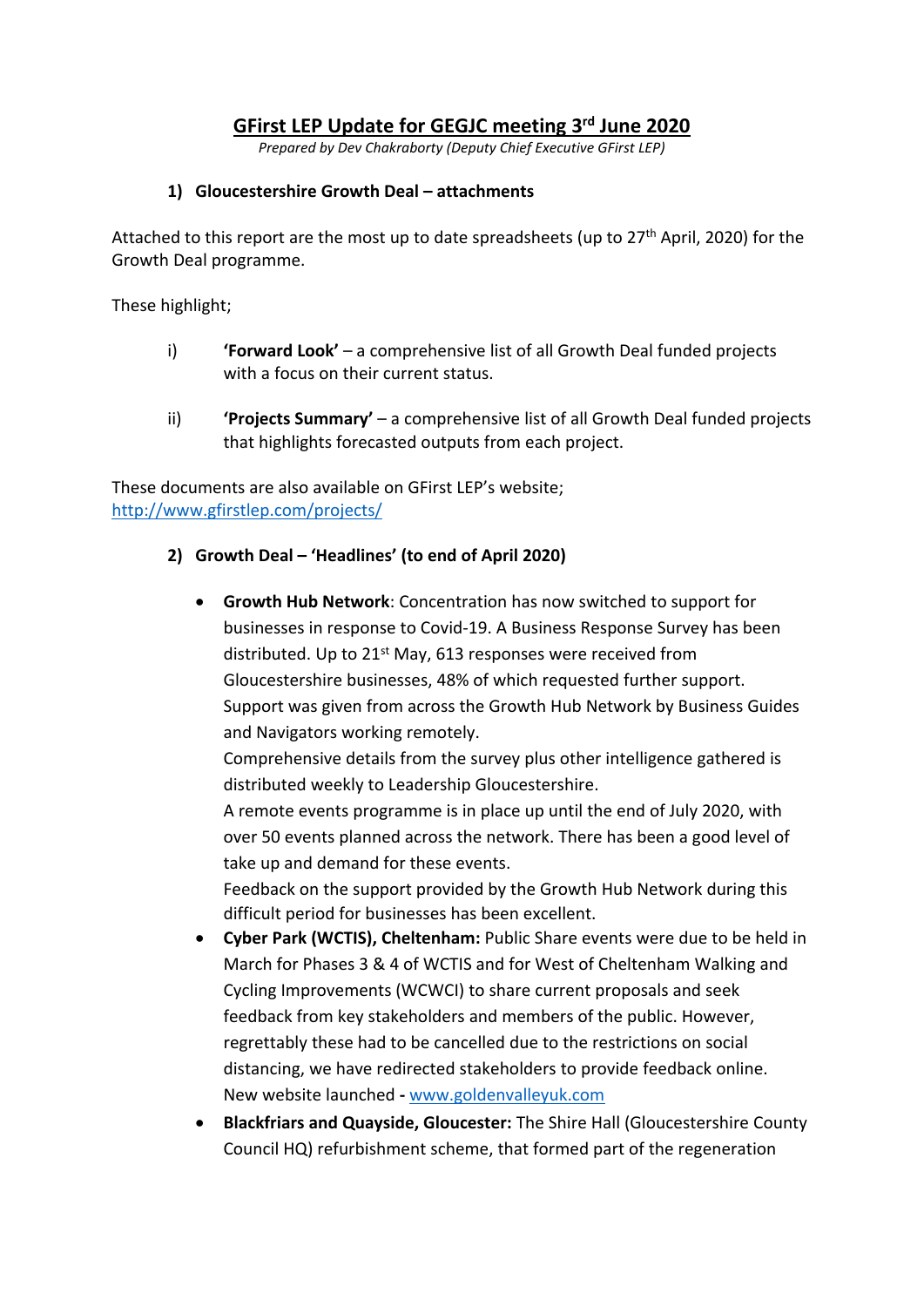project has been shortlisted for the South West RICS (Royal Institute of Chartered Surveyors) Social Impact Awards 2020.

- **Farm 491, Cirencester**: The team have adapted its season of events exploring the future of British Farming to comply with the UK's Covid-19 social distancing measures. The organisation has developed a programme of webinars, many of which will be available to everyone, with a few select online events being held exclusively for its members.
- **UK:DRIC, Gloucester:** During these uncertain times with Covid-19, positive conversations continue to take place between GFirst LEP and Gloucester City Council and there is reassurance provided that Gloucester City are still very much in favour of leading the project, but currently and understandably this is not their main priority focus area.
- **Hartpury University, Tech to Plate:** Due to Covid-19, engagements have been cancelled initially until 1<sup>st</sup> July. The team have transitioned their face to face work to online with a significant 'Tech Talk' week running w/c 11<sup>th</sup> May.
- **Merrywalks Shopping Centre, Stroud:** The contractors have now put a plan in place to safely return to site week commencing May 11th. They will initially restart work on the top deck of the multi-storey car park. This phase of work will extend the area of car parking into the space previously occupied by the glazed canopy at Five Valleys.

Work is also due to start later in the year on the new £4.9 million Medical Centre which will be part of the wider improvements to the town centre, contracts were exchanged in March and tenders will be going out at the end of May. The new surgery building on King Street will entail the total refurbishment of the existing Poundland unit.

- **St Barnabas Transport Scheme:** This scheme has been withdrawn by the promoter, GCC, so the £1m funding is subject to a reallocation, with £550k being committed to the Gloucester Railway Station project.
- **A419 Stonehouse Improvements**: Works are now currently taking place at Horsetrough roundabout and Downton Road junctions. Temporary Traffic Management is working well with the current reduced traffic throughout the site.
- **Lydney Cycling Scheme**: Contractor is continuing to work through the snagging list whilst observing social distancing requirements under the Coronavirus lockdown. Positive feedback received from various members of the public now that the scheme is complete.
- **Gloucester SW By-Pass Widening:** The proposed Public Inquiry date of May 19<sup>th</sup> for the Compulsory Purchase Order has been postponed by the Planning Inspectorate (PINS) as a result of the ongoing global pandemic. The promoters are in weekly contact with the DfT casework team in an effort to understand when a new date will be set. There is currently no revised date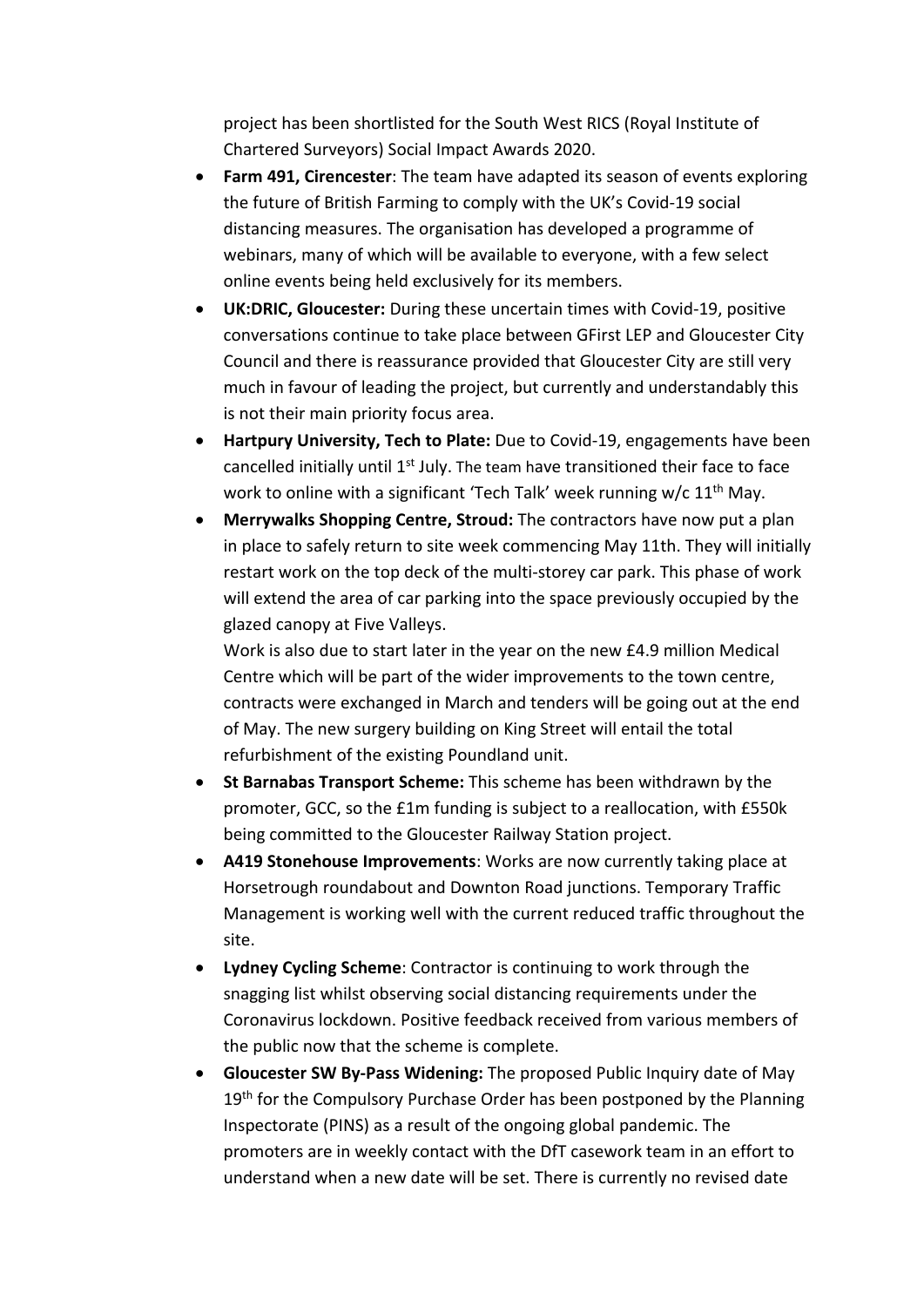from PINs. If all objections can be resolved/withdrawn ahead of any new inquiry date, this public inquiry will not be necessary. GCC has formally responded back to the seven objections received and is working with City Business Centre to agree Heads of Terms. The GCC project team have written to freeholders and tenants to make it clear that the council has no intention of pressurising businesses to find alternative premises at this difficult and unique time, but to also reiterate the intention to acquire the necessary land and the willingness to work now with those who have identified alternative business premises.

- **Gloucestershire Airport, Anson Park:** Due to the change of key personnel at the Airport, as well as the current pandemic, there has been a slight delay in terms of proceeding with the Funding Agreement. Detailed discussions have taken place with the promoter and reassurances have been provided that there is full commitment and enthusiasm to proceed with the project. There is now agreement to work towards the end of June deadline for completing and signing the Funding Agreement so that funds can flow and work on site commence in earnest.
- **Gloucester Railway Station:** Due to the £1m St Barnabas Transport Scheme being withdrawn by the promoters, £550k Local Growth Fund has been re-allocated to this project meaning that they will now receive a grant of £4.3m, subject to LEP Board Approval. The project is at Due Diligence stage and will be going ahead of the Investment Panel in June and then presented to the LEP Board Meeting on July 14<sup>th</sup> 2020.

### **3) EU Inward Investment Programme Activity Report –** *'Invest in Gloucestershire'*

This is the collaborative bid with the County Council and the six District Councils supported by ERDF European funding to set up a dedicated team to focus on inward investment in the county, in particular (non- EU) foreign direct investment.

The overall project value is £1 million with 50% coming via ERDF and is for a period of 3 years – January 2019 to December 2021.

The focus is on four key sectors; Cyber, Agri-Tech, Advanced Engineering & Manufacturing & Renewables.

Unfortunately, due to the Covid-19 pandemic, all the international events through 2020 where we had planned to have a presence and 'fly the flag' for Gloucestershire have been cancelled. These included MIPIM in France, the Farnborough International Air Show, Hanover Messe and a trade trip to South Korea.

The project's attention is currently focussed on working up our Advanced Manufacturing proposition for the county, as well as working with the Department for International Trade